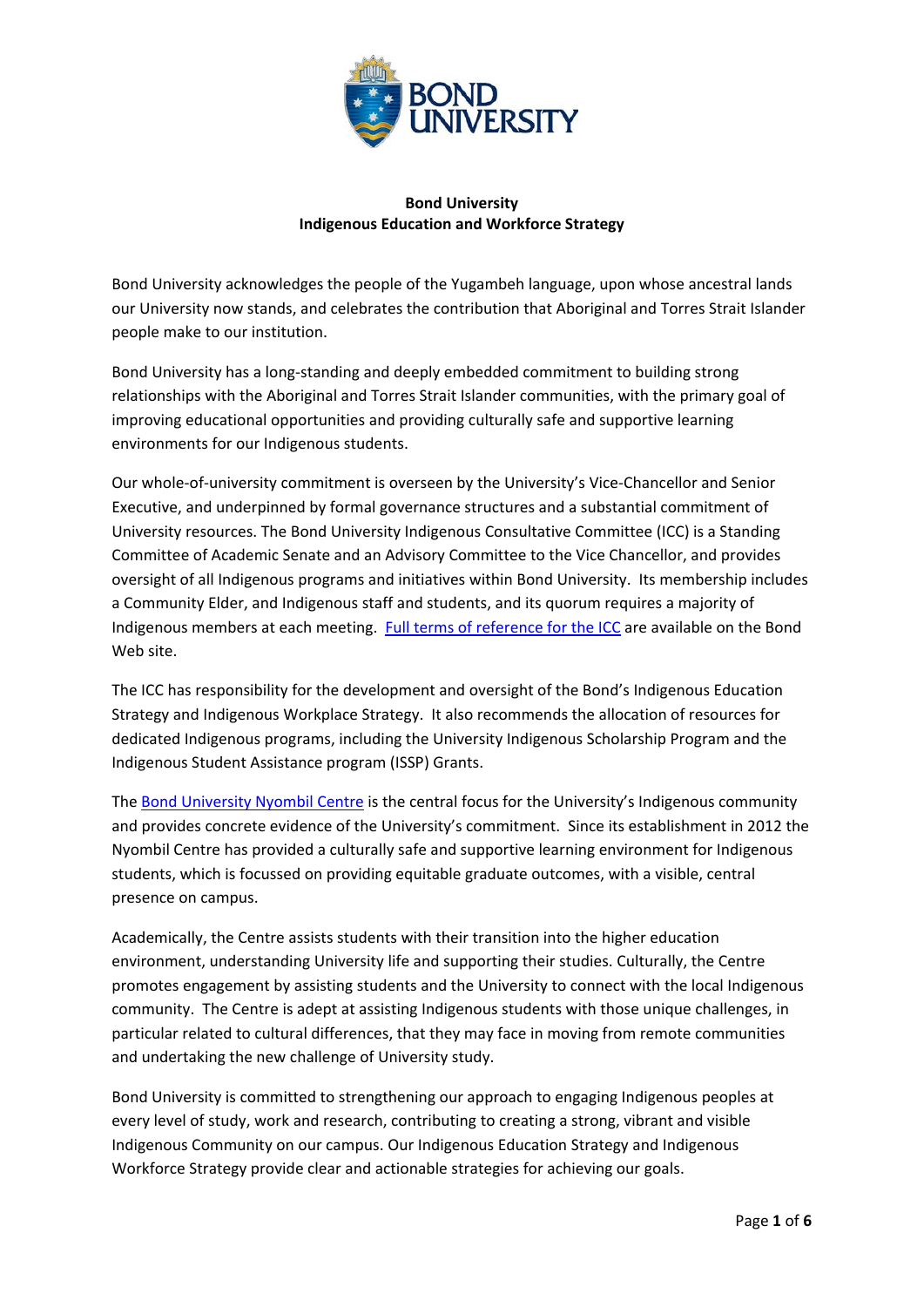

## **Bond University Indigenous Education Strategy 2018-2022**

The Bond University Indigenous Education Strategy 2018–22 outlines Bond University's commitment to providing an inclusive and supportive learning environment for Indigenous students where they can progress and succeed in higher education programs. The strategy aligns with the priorities of the 2018-2022 Bond University Strategic Plan, which include a commitment to providing high-quality education pathways and programs, with integrated and structured offerings, that enable a broader range of students to enter and succeed in our degrees.

Our Indigenous Education Strategy recognises the value of providing a culturally safe and supportive learning environment for Indigenous students, which is focussed on providing equitable graduate outcomes.

Accordingly, Bond University will aim to:

- Increase the number of Aboriginal and Torres Strait Islander students and graduates
- Include Indigenous knowledge in the curriculum, where appropriate
- Promote the Indigenous cultural and competency of students and staff

| Goal 1: Increase the number of Aboriginal and Torres Strait Islander students and graduates |                                                                                                                                                                                                                                                 |                       |  |
|---------------------------------------------------------------------------------------------|-------------------------------------------------------------------------------------------------------------------------------------------------------------------------------------------------------------------------------------------------|-----------------------|--|
|                                                                                             | Timelines: Short Term < 12 months; Medium Term 1-3 years; Long Term 3-5 years                                                                                                                                                                   |                       |  |
| 1.                                                                                          | <b>Strategies:</b><br>Enhance transitional support services available for<br>commencing Indigenous students                                                                                                                                     | Short Term (ongoing)  |  |
| 2.                                                                                          | Work towards achieving an Indigenous student<br>population in parity with the overall population<br>figures                                                                                                                                     | Long Term             |  |
| 3.                                                                                          | Ensure support to increase the number of<br>Indigenous students enrolling in, progressing in<br>and completing courses leading to higher<br>education awards                                                                                    | Medium Term (ongoing) |  |
| 4.                                                                                          | Continue to support Indigenous students through<br>an active Indigenous Support Centre                                                                                                                                                          | Ongoing               |  |
| <b>Key Performance Indicators:</b>                                                          |                                                                                                                                                                                                                                                 |                       |  |
| $\bullet$<br>$\bullet$                                                                      | Review transitional support services<br>Regular review of support services via student<br>feedback and analysis of academic performance<br>and student retention data<br>Indigenous population statistics equal to or above<br>national average |                       |  |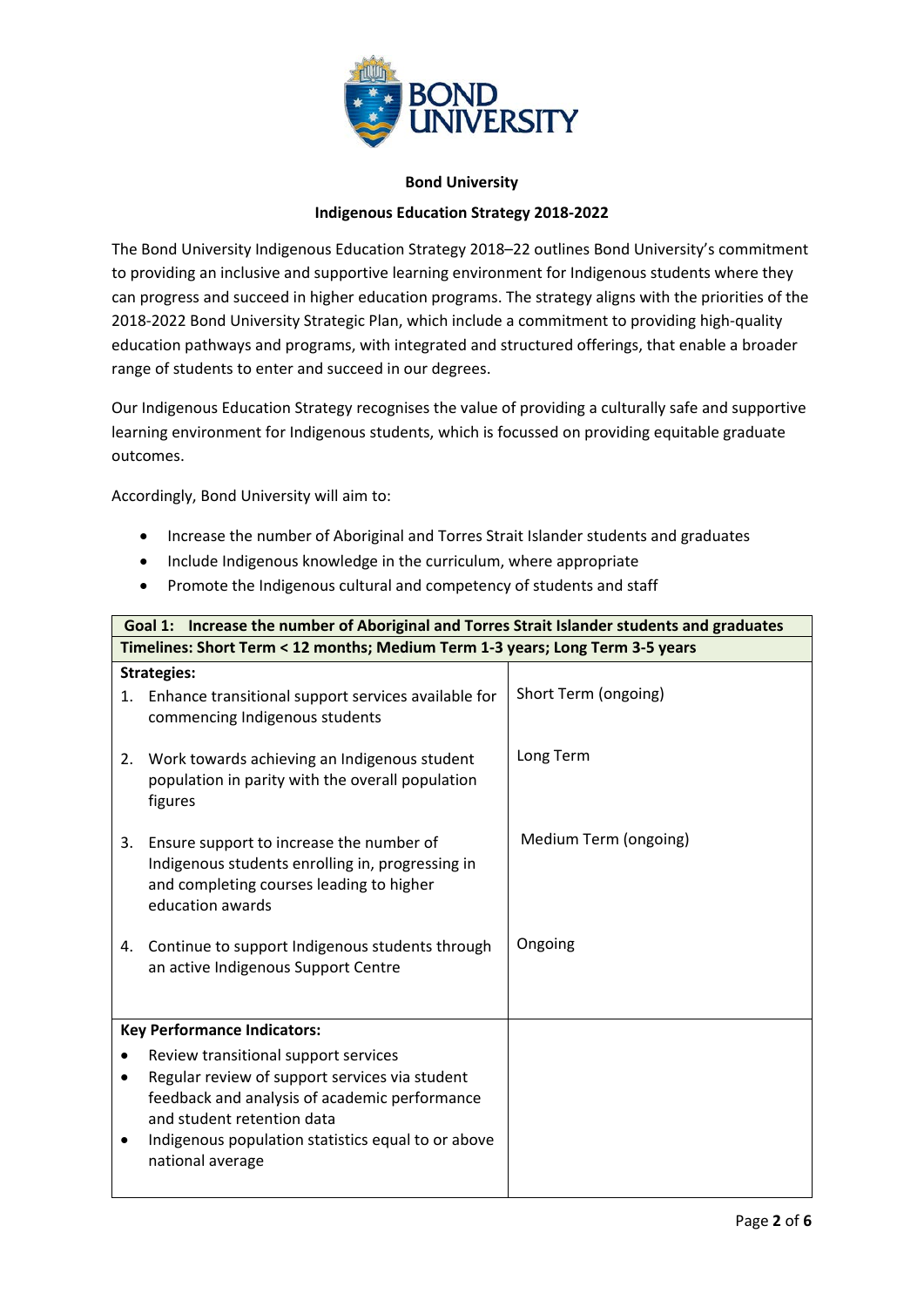

|                                | Goal 2 – Inclusion of Indigenous knowledge in curriculum                                                                                                             |           |  |
|--------------------------------|----------------------------------------------------------------------------------------------------------------------------------------------------------------------|-----------|--|
|                                | Timelines: Short Term < 12 months; Medium Term 1-3 years; Long Term 3-5 years                                                                                        |           |  |
| <b>Strategies:</b>             |                                                                                                                                                                      |           |  |
| 1.                             | Work towards embedding Indigenous knowledge<br>in Core subject offerings where appropriate                                                                           | Long Term |  |
| 2.                             | Provide opportunities for students to encounter<br>and engage with Aboriginal and Torres Strait<br>Islander cultural content as an integral part of<br>their studies | Long Term |  |
| <b>Performance Indicators:</b> |                                                                                                                                                                      |           |  |
|                                | Percentage of programs incorporating Indigenous<br>content                                                                                                           |           |  |
|                                | Indigenous descriptors embedded in the<br>University's Graduate Attributes                                                                                           |           |  |

| Goal 3: Activities that promote the Indigenous cultural and competency of students and staff |                                                                                                                 |             |  |
|----------------------------------------------------------------------------------------------|-----------------------------------------------------------------------------------------------------------------|-------------|--|
| Timelines: Short Term < 12 months; Medium Term 1-3 years; Long Term 3-5 years                |                                                                                                                 |             |  |
| <b>Strategies:</b>                                                                           |                                                                                                                 |             |  |
| 1.                                                                                           | Develop on-campus and off-campus experiences<br>in partnership with local communities for staff<br>and students | Medium Term |  |
| 2.                                                                                           | Develop programs to promote understanding of<br>Indigenous knowledge among staff                                | Long Term   |  |
| <b>Key Performance Indicators:</b>                                                           |                                                                                                                 |             |  |
|                                                                                              | Staff and students engaging with local<br>Indigenous communities                                                |             |  |
|                                                                                              | Number of staff completing Indigenous<br>knowledge programs                                                     |             |  |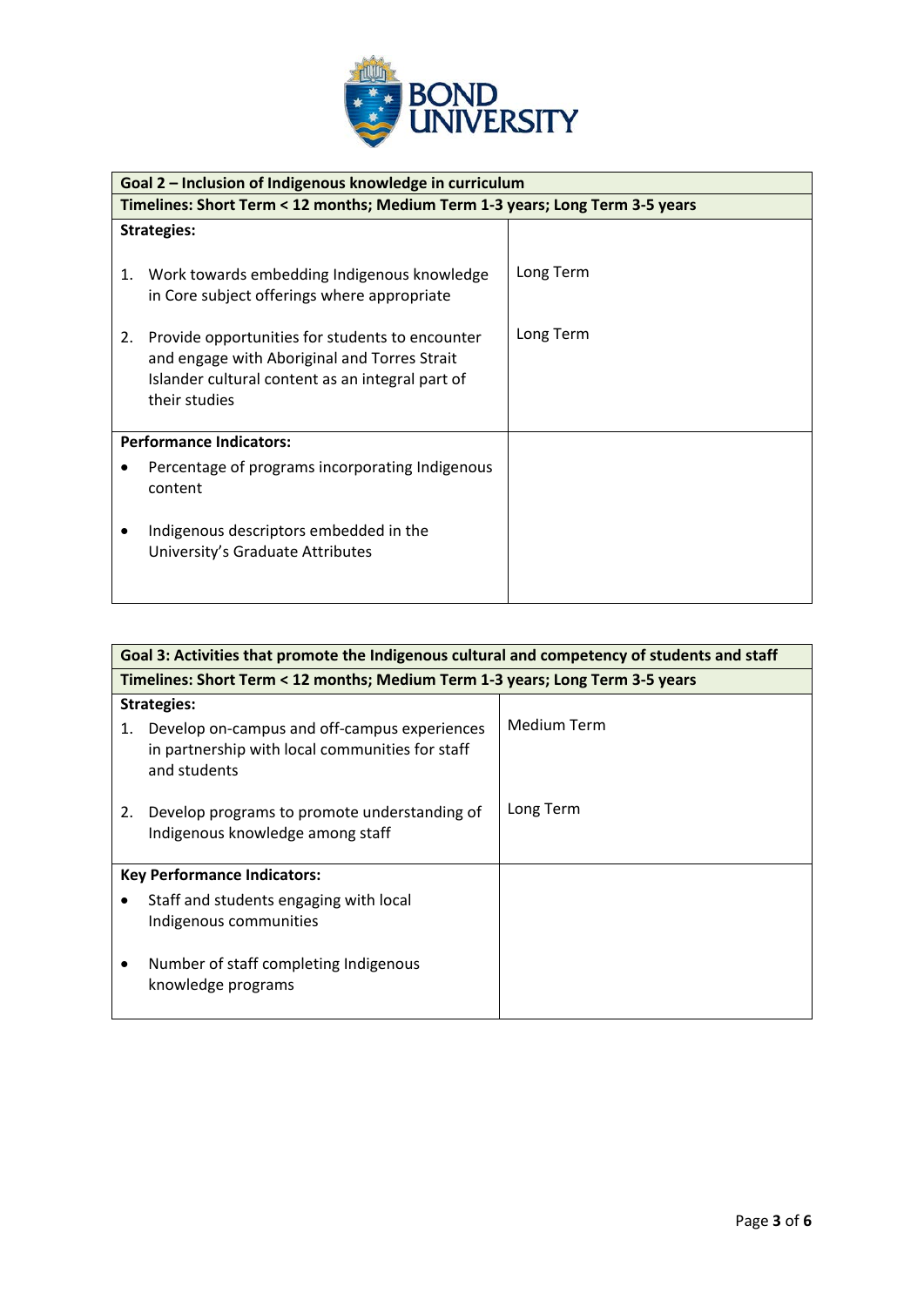

## **Bond University**

## **Indigenous Workforce Strategy 2018-2022**

Bond values an inclusive and diverse workforce. The University Indigenous Workforce Strategy 2018–22 aims to create and nurture an informed workplace where Indigenous people and cultures are included, valued and welcomed. The strategy aligns with the priorities of the 2018-2022 Bond University Strategic Plan, which include harnessing the abilities, commitment and cohesiveness of our workforce.

Our Indigenous Workforce Strategy recognises the value of a strong, vibrant, visible and respected Indigenous Community on our campus. In doing so, the University aims to:

- promote learning, knowledge and cultural capabilities within our whole University Community;
- create a welcoming and respecting environment for new and current Indigenous staff; and
- provide networks of support and mentorship for our Indigenous staff.

The Bond University Indigenous Workforce Strategy 2018–22 supports employees who are descendants of and/or identify themselves as Aboriginal and/or Torres Strait Islander, and as such are accepted by the community with which they are associated.

| Goal 1: Create a welcoming and trusted environment for Indigenous Staff which will inspire<br>collaborative relationships across the University |                                                                                     |                    |  |  |
|-------------------------------------------------------------------------------------------------------------------------------------------------|-------------------------------------------------------------------------------------|--------------------|--|--|
|                                                                                                                                                 | Timelines: Short Term < 12 months; Medium Term 1-3 years; Long Term 3-5 years       |                    |  |  |
|                                                                                                                                                 | <b>Strategies:</b>                                                                  |                    |  |  |
| 1.                                                                                                                                              | Create a vibrant Indigenous staff network.                                          | <b>Medium Term</b> |  |  |
| 2.                                                                                                                                              | Promote cultural capability and awareness within<br>our staff community.            | <b>Short Term</b>  |  |  |
| 3.                                                                                                                                              | Share the stories of our Indigenous employees.                                      | <b>Medium Term</b> |  |  |
| <b>Key Performance Indicators:</b>                                                                                                              |                                                                                     |                    |  |  |
|                                                                                                                                                 | Launch the Bond University Staff Indigenous                                         |                    |  |  |
|                                                                                                                                                 | Network to create opportunities for effective                                       |                    |  |  |
|                                                                                                                                                 | engagement with the broader Indigenous                                              |                    |  |  |
|                                                                                                                                                 | community                                                                           |                    |  |  |
|                                                                                                                                                 |                                                                                     |                    |  |  |
|                                                                                                                                                 | Increased Indigenous and non-Indigenous staff                                       |                    |  |  |
|                                                                                                                                                 | participation in cultural events and celebrations.                                  |                    |  |  |
|                                                                                                                                                 | Increased numbers of staff identifying as<br>Aboriginal and Torres Strait Islander. |                    |  |  |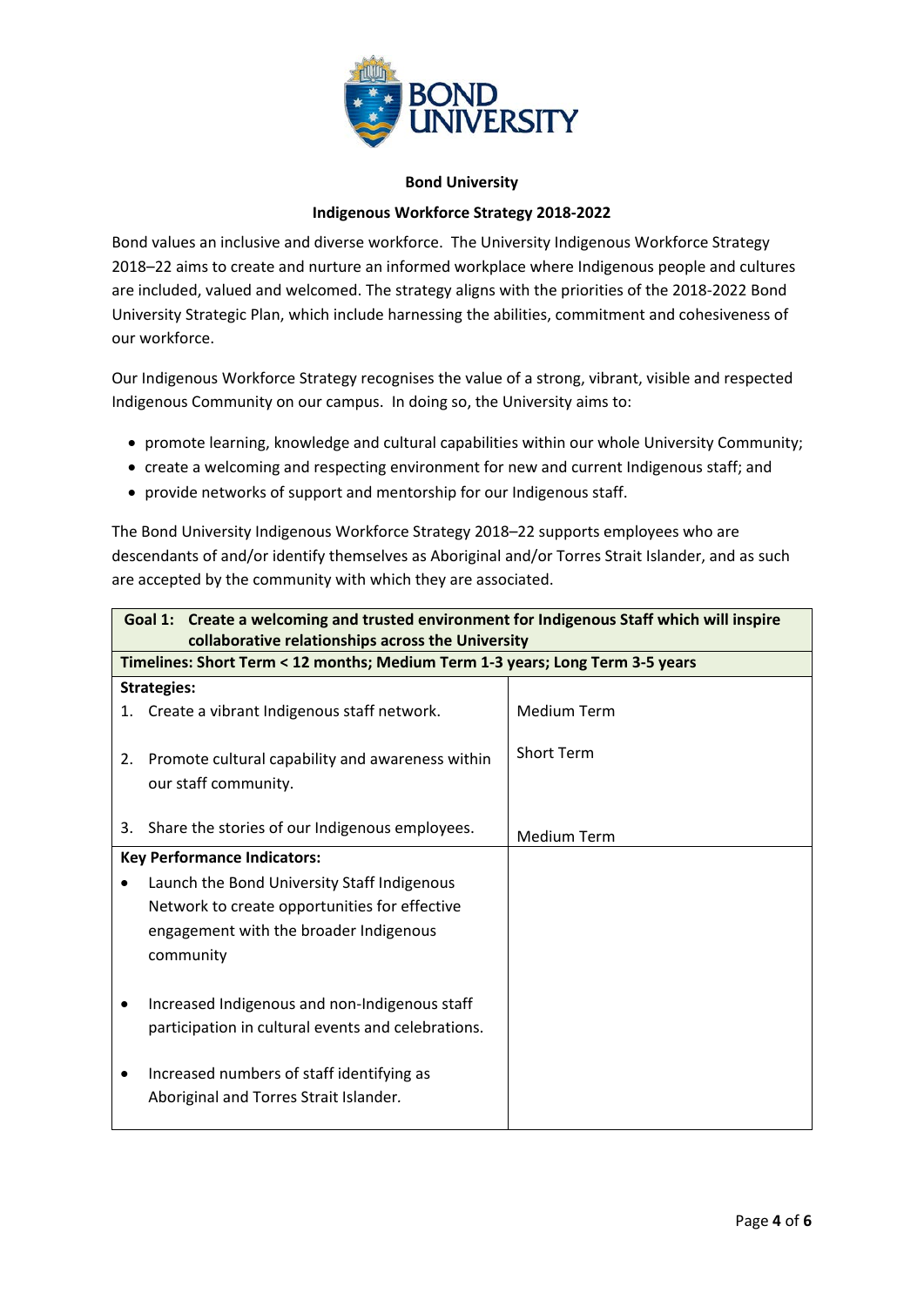

| Goal 2 - Increase the number of Indigenous Staff employed at Bond University, prioritising           |                                                                                                                                                |                    |  |
|------------------------------------------------------------------------------------------------------|------------------------------------------------------------------------------------------------------------------------------------------------|--------------------|--|
| increasing the number of Indigenous academic employees                                               |                                                                                                                                                |                    |  |
|                                                                                                      | Timelines: Short Term < 12 months; Medium Term 1-3 years; Long Term 3-5 years                                                                  |                    |  |
|                                                                                                      |                                                                                                                                                |                    |  |
| <b>Strategies:</b>                                                                                   |                                                                                                                                                |                    |  |
|                                                                                                      | 1. Ensure representation of Indigenous people<br>within the senior management structure                                                        | Long Term          |  |
|                                                                                                      | 2. Establish pathways and support for<br>Indigenous scholars to pursue academic<br>careers.                                                    | <b>Medium Term</b> |  |
| 3.                                                                                                   | Align our Human Resource practices and<br>procedures with the goals of the Indigenous<br>workforce strategy.                                   | <b>Short Term</b>  |  |
|                                                                                                      | 4. Promote employment at Bond University to<br>the Indigenous communities.                                                                     | <b>Medium Term</b> |  |
|                                                                                                      | 5. Network with other University and Higher<br><b>Education Indigenous employment</b><br>coordinators to understand industry best<br>practice. | <b>Medium Term</b> |  |
|                                                                                                      | <b>Key Performance Indicators:</b>                                                                                                             |                    |  |
|                                                                                                      | Employ at least one Indigenous Person as a senior<br>executive employee                                                                        |                    |  |
| Review Recruitment and Selection policies to<br>$\bullet$<br>ensure they are culturally appropriate. |                                                                                                                                                |                    |  |
|                                                                                                      | Increase total Indigenous Staff (work towards a<br>target of 3% of FTE).                                                                       |                    |  |